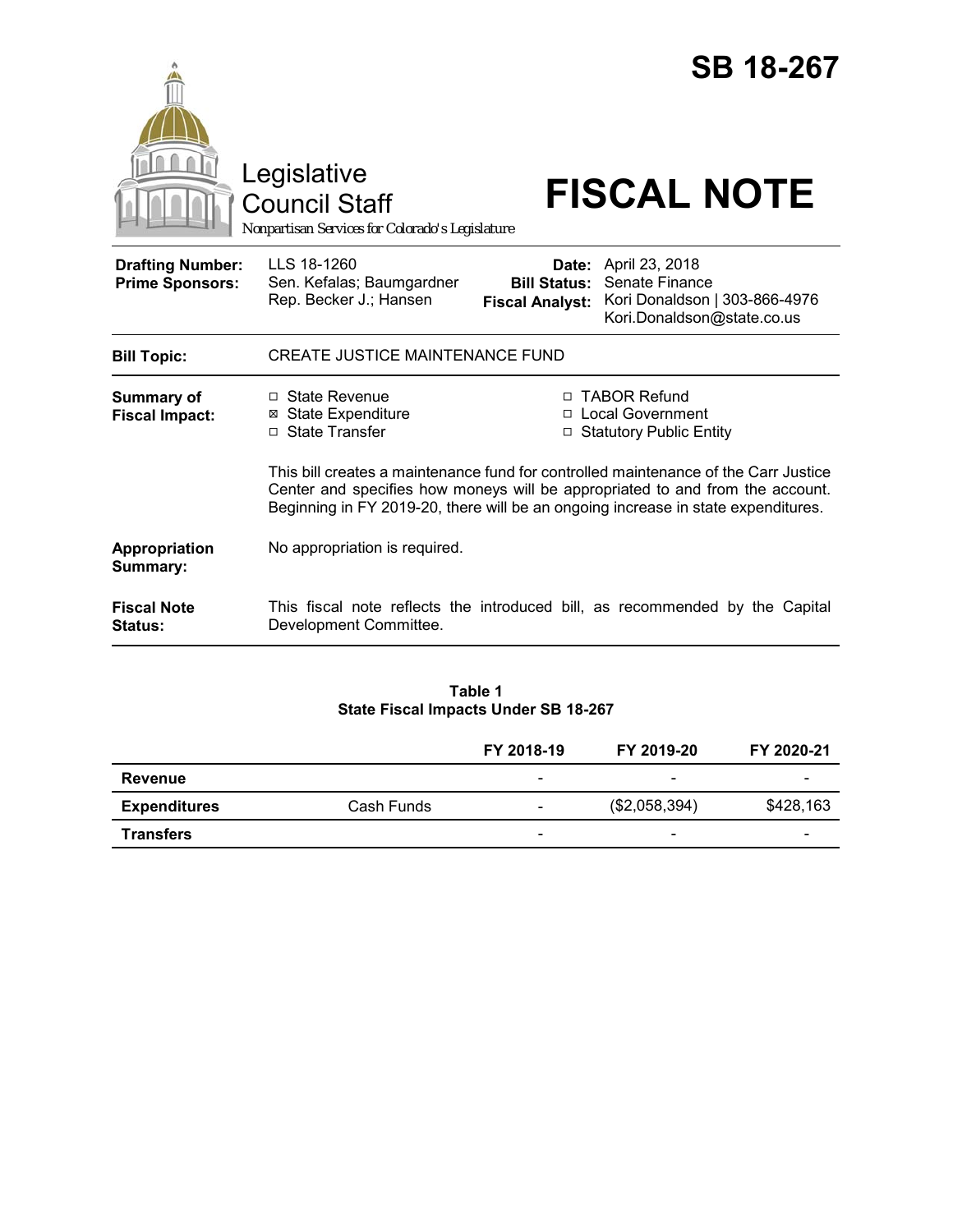April 23, 2018

## **Summary of Legislation**

The bill creates the Justice Center Maintenance Fund (maintenance fund), which consists of any money appropriated by the General Assembly from the Justice Center Cash Fund, any other money the General Assembly may appropriate or transfer to the maintenance fund, and any interest and income derived from the deposit and investment of money in the maintenance fund by the State Treasurer. Money in the maintenance fund is subject to annual appropriation for controlled maintenance needs at the Carr Justice Center. Appropriations to the fund will be set based on an annual report from the Judicial Department to the Joint Budget Committee and the Capital Development Committee about projected expenditures for controlled maintenance over at least a 20-year period.

#### **Assumptions**

This fiscal note assumes that the 20-year report of projected expenditures will be used to ensure that the amount appropriated to the maintenance fund beginning in FY 2020-21 is relatively stable year over year. The expenditure amounts identified in this fiscal note are based on a Joint Budget Committee (JBC) staff analysis of a 40-year projection of controlled maintenance need for the Carr Justice Center provided by the Judicial Department in response to a request for information in the from the JBC. This fiscal note also assumes that no other funds will be transferred or appropriated to the maintenance fund on behalf of controlled maintenance in the near future.

#### **State Expenditures**

Beginning in FY 2019-20, there will be an ongoing increase in expenditures from the Justice Center Cash Fund to the maintenance fund. Revenue to the Justice Center Cash Fund accrues from court fees. There will also be an ongoing increase in expenditures from the maintenance fund for controlled maintenance. However, overall expenditures within the Judicial Department are not expected to increase as a result of this bill since there is no increase in revenue to support an increase in overall expenditures.

For FY 2019-20, the appropriation from the Justice Center Cash Fund to the maintenance fund is anticipated to be about \$4.6 million. Beginning in FY 2020-21 appropriations from the Justice Center Cash Fund to the maintenance fund will level out and are projected to be about \$1.6 million annually.

Expenditures from the maintenance fund will vary year over year based on identified controlled maintenance projects, but are anticipated to be about \$2.5 million for FY 2019-20 and about \$2.0 million for FY 2020-21.

# **Effective Date**

The bill takes effect August 8, 2018, if the General Assembly adjourns on May 9, 2018, as scheduled, and no referendum petition is filed.